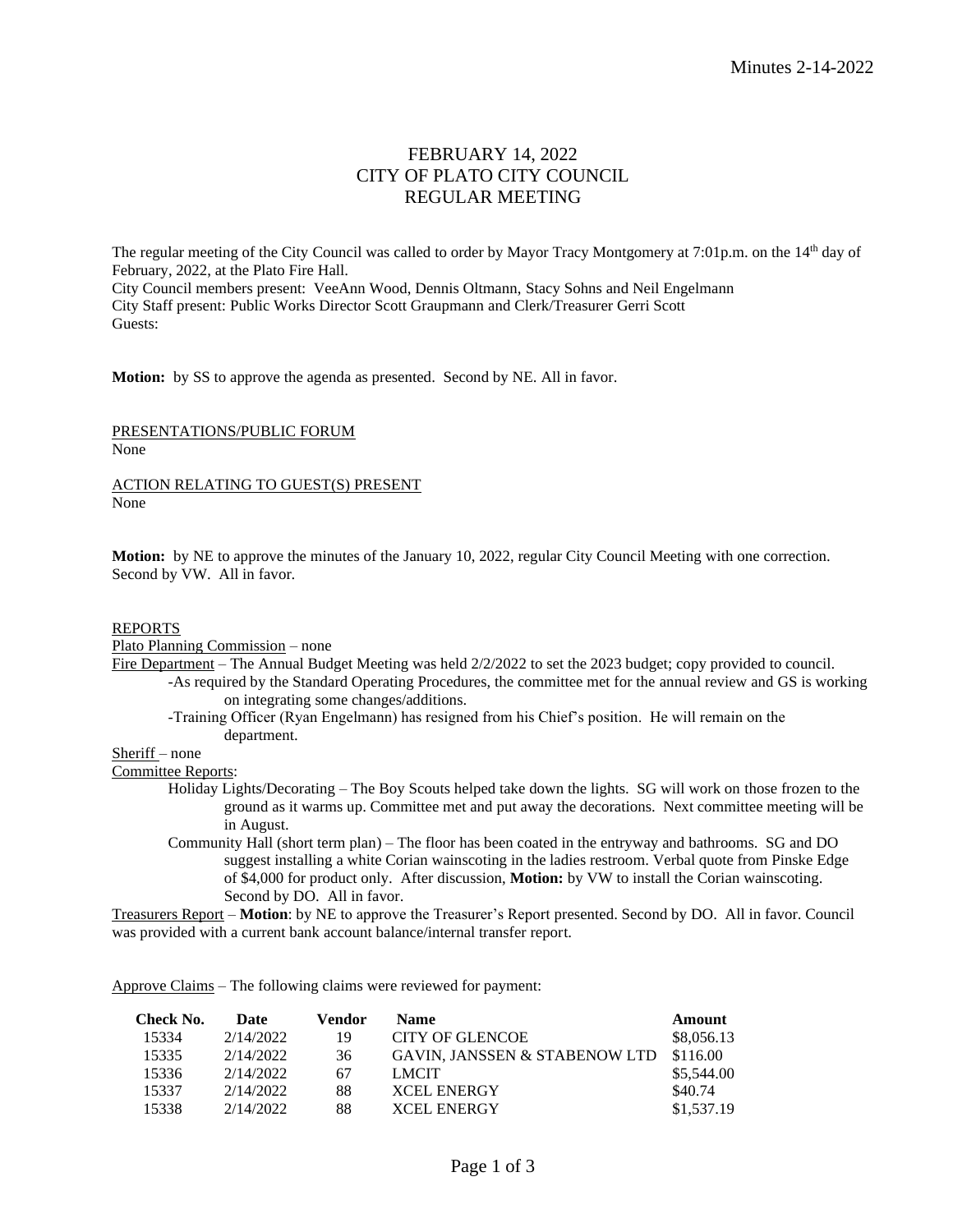| 15339                       | 2/14/2022        | 98  | <b>POSTMASTER</b>                                | \$84.00    |
|-----------------------------|------------------|-----|--------------------------------------------------|------------|
| 15340                       | 2/14/2022        | 120 | WM MUELLER & SONS INC                            | \$825.00   |
| 15341                       | 2/14/2022        | 342 | GOPHER STATE ONE CALL                            | \$51.35    |
| 15342                       | 2/14/2022        | 504 | MINI BIFF, LLC                                   | \$126.99   |
| 15343                       | 2/14/2022        | 525 | ST OF MN DEPT OF PUBLIC SAFETY                   | \$100.00   |
| 15344                       | 2/14/2022        | 544 | <b>GERALDINE A SCOTT</b>                         | \$1,143.94 |
| 15345                       | 2/14/2022        | 547 | <b>CENTURYLINK</b>                               | \$329.71   |
| 15346                       | 2/14/2022        | 556 | <b>DVS RENEWAL</b>                               | \$38.50    |
| 15347                       | 2/14/2022        | 562 | <b>GLENCOE FLEET SUPPLY</b>                      | \$47.06    |
| 15348                       | 2/14/2022        | 584 | MN DEPT OF NATURAL RESOURCES                     | \$202.24   |
| 15349                       | 2/14/2022        | 598 | <b>GRAUPMANN SCOTT</b>                           | \$1,452.72 |
| 15350                       | 2/14/2022        | 738 | POTENTIA MN SOLAR FUND 1 LLC                     | \$251.23   |
| 15351                       | 2/14/2022        | 742 | TRIMARK MARLINN LLC                              | \$513.00   |
| 15352                       | 2/14/2022        | 748 | <b>CORE AND MAIN LP</b>                          | \$171.78   |
| 15353                       | 2/14/2022        | 814 | MODERN CONCRETE COATINGS                         | \$3,168.50 |
| 15354                       | 2/14/2022        | 830 | <b>STEPIEN TONY</b>                              | \$170.00   |
|                             | FIRE DEPARTMENT: |     |                                                  |            |
| 4140                        | 2/14/2022        | 98  | <b>POSTMASTER</b>                                | \$84.00    |
| 4141                        | 2/14/2022        | 398 | WIGFIELD DESIGN                                  | \$103.00   |
| 4142                        | 2/14/2022        | 453 | <b>CITY OF PLATO</b>                             | \$157.00   |
| 4143                        | 2/14/2022        | 562 | <b>GLENCOE FLEET SUPPLY</b>                      | \$132.95   |
| 4144                        | 2/14/2022        | 593 | NEUBARTH RYAN                                    | \$471.86   |
| 4145                        | 2/14/2022        | 624 | <b>ALPHA WIRELESS</b>                            | \$356.50   |
| 4146                        | 2/14/2022        | 674 | SCHLECHTER JAMIE                                 | \$141.69   |
| 4147                        | 2/14/2022        | 688 | <b>ALLINA HEALTH SYSTEM</b>                      | \$350.62   |
| 4148                        | 2/14/2022        | 715 | BRENDA SCHULTZ CLEANING SERV                     | \$240.00   |
| 4149                        | 2/14/2022        | 829 | STEPIEN STEPHANIE                                | \$471.86   |
| <b>INTERIM CLAIMS PAID:</b> |                  |     |                                                  |            |
| 15323                       | 1/24/2022        | 79  | CENTERPOINT ENERGY                               | \$780.47   |
| 15324                       | 1/24/2022        | 88  | <b>XCEL ENERGY</b>                               | \$1,400.72 |
| 15325                       | 1/24/2022        | 90  | <b>MNSPECT</b>                                   | \$934.46   |
| 15326                       | 1/24/2022        | 91  | <b>PERA</b>                                      | \$502.23   |
| 15327                       | 1/24/2022        | 239 | MCLEOD CO-OP POWER                               | \$108.64   |
| 15328                       | 1/24/2022        | 504 | MINI BIFF, LLC                                   | \$126.99   |
| 15329                       | 1/24/2022        | 544 | <b>GERALDINE A SCOTT</b>                         | \$1,294.07 |
| 15330                       | 1/24/2022        | 598 | <b>GRAUPMANN SCOTT</b>                           | \$1,452.72 |
| 15331                       | 1/24/2022        | 732 | <b>VISA</b>                                      | \$105.00   |
| 15332                       | 1/24/2022        | 738 | POTENTIA MN SOLAR FUND 1 LLC                     | \$427.07   |
| 15333                       | 1/24/2022        | 777 | TOSHIBA BUSINESS SOLUTIONS USA \$116.83          |            |
|                             | 2/2022           |     | US Treasury (online) January payroll tax deposit | \$1,457.30 |
|                             | 2/2022           |     | PERA contribution (online) for 1/16-31/22payroll | \$473.03   |
|                             | FIRE DEPARTMENT: |     |                                                  |            |
| 4137                        | 1/24/2022        | 453 | <b>CITY OF PLATO</b>                             | \$763.30   |
| 4136                        | 1/24/2022        | 79  | <b>CENTERPOINT ENERGY</b>                        | \$500.94   |
| 4138                        | 1/24/2022        | 590 | MN STATE FIRE CHIEFS ASSOC                       | \$545.00   |
| 4139                        | 1/24/2022        | 604 | MED COMPASS - MOBILE HEALTH                      | \$1,590.00 |
|                             |                  |     |                                                  |            |

**Motion:** SS approve payment of the above-stated claims. Second by DO. All in favor.

## UNFINISHED BUSINESS:

Extension of sewer service on  $4<sup>th</sup>$  Avenue SE – GS/SG provided thoughts on the best option for the extension. Next step would be to have the City Engineer take a look. **Motion:** by SS to contact engineer. Second by NE. All in favor.

Brief discussion on 200 Main Street East complaint. TM advised of her discussion with the City Attorney. **Motion:** by VW to have the City Attorney send a letter to complainants advising of City's position. Second by NE. All in favor.